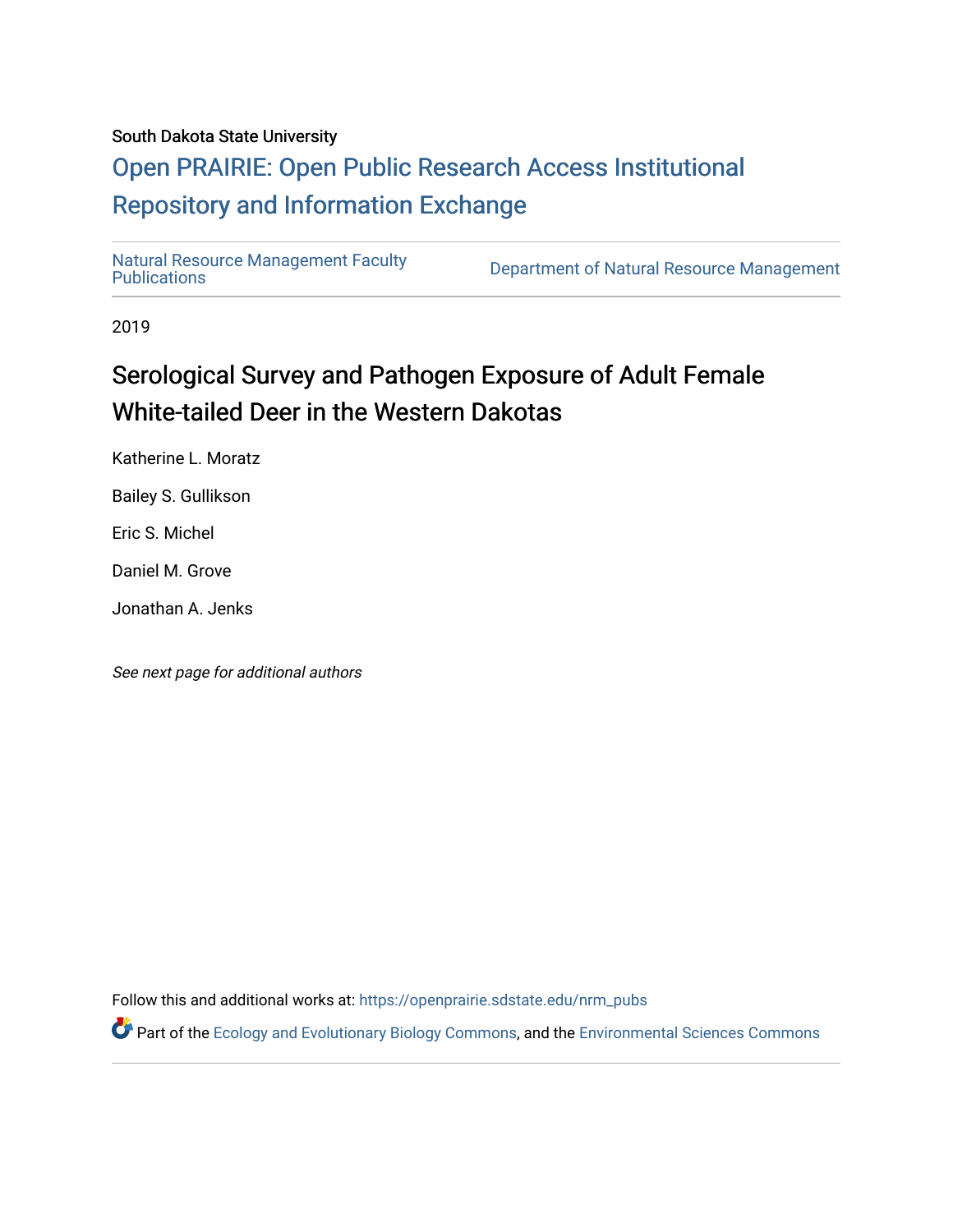## Authors

Katherine L. Moratz, Bailey S. Gullikson, Eric S. Michel, Daniel M. Grove, Jonathan A. Jenks, and William F. Jensen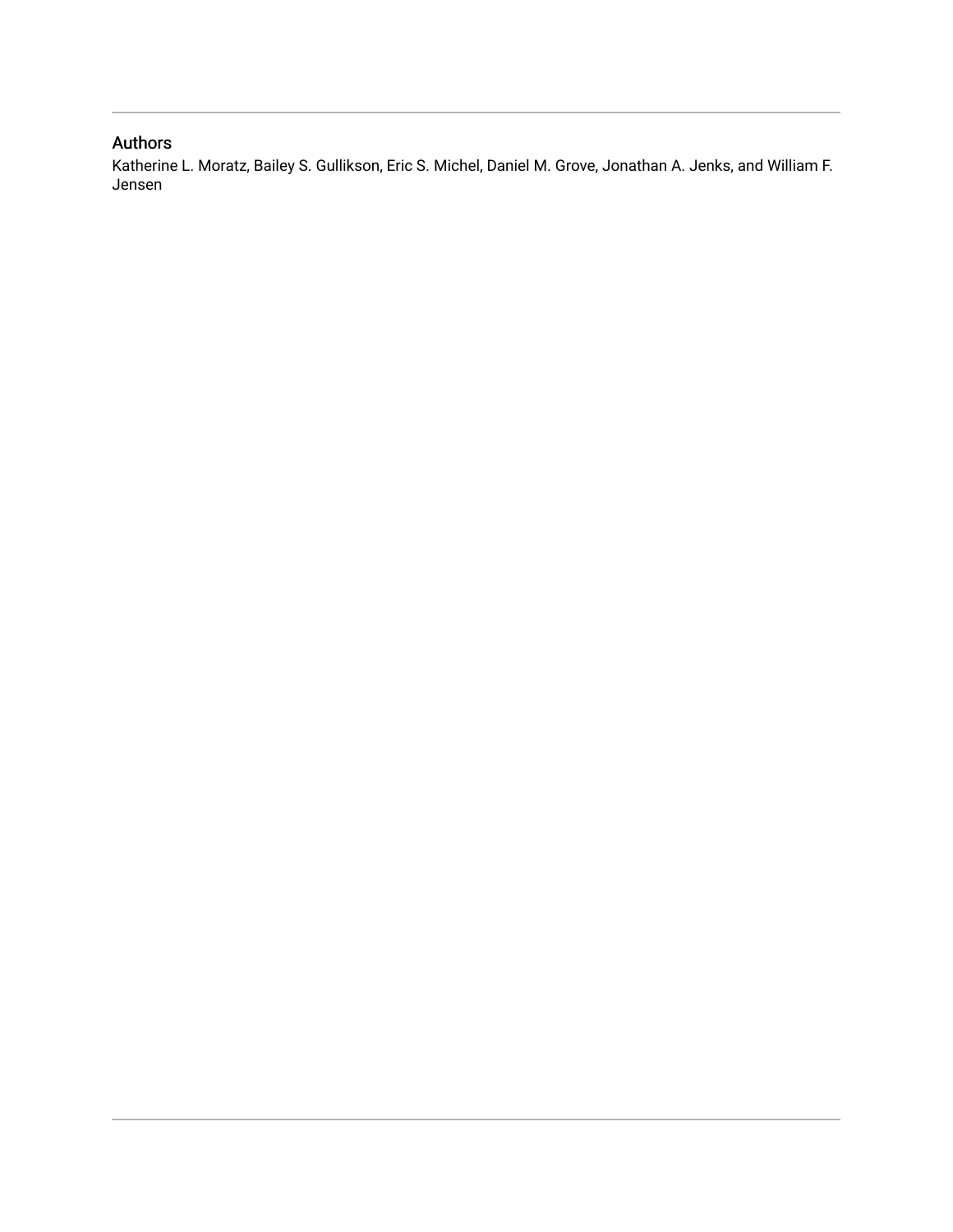## **Serological Survey and Pathogen Exposure of Adult Female White-tailed Deer in the Western Dakotas**

### KATHERINE L. MORATZ,<sup>1</sup> BAILEY S. GULLIKSON,<sup>1</sup> ERIC S. MICHEL,<sup>1\*</sup> DANIEL M. GROVE,<sup>2</sup> JONATHAN A. JENKS,<sup>1</sup> and WILLIAM F. JENSEN<sup>2</sup>

<sup>1</sup>Department of Natural Resource Management, South Dakota State University, Brookings, South Dakota, 57007, USA 2 North Dakota Game and Fish Department, Bismarck, North Dakota, 58501, USA \*Current Address: Minnesota Department of Natural Resources, Division of Fish and Wildlife, Madelia, Minnesota, 56062, USA

**ABSTRACT** Establishing baseline values for pathogen exposure and nutritional indices is necessary to monitor population health. However, little is known about white-tailed deer (*Odocoileus virginianus*) pathogen exposure and nutritional condition in the Northern Great Plains. Our objective was to assess pathogen exposure and establish nutritional indices for female white-tailed deer in Dunn and Grant counties, North Dakota and Perkins County, South Dakota. During 2014, we collected blood serum from 150 adult female white-tailed deer. Pathogens with the highest antibody prevalence included West Nile Virus (WNV; 85%), epizootic hemorrhagic disease (48%), and malignant catarrhal fever (32%). Serum values for creatine kinase, globulin, glucose, potassium, and lactate dehydrogenase in all three study areas were higher than reference ranges while sodium was low in Grant County relative to Dunn and Perkins counties. We speculate that high exposure of WNV and high potassium values combined with low sodium values may affect neonate survival in Grant County. However, regional differences in pathogen exposure, their connection to serum values, and their potential interactive effects on survival are not well understood.

**KEY WORDS:** disease, epizootic hemorrhagic disease, livestock pathogens, nutritional indices, Northern Great Plains, *Odocoileus virginianus*, white-tailed deer, West Nile virus.

Nutritional indices and pathogen exposure rates are important components when assessing wildlife health. Nutritional indices are used to assess forage and habitat quality as well as reproductive state of white-tailed deer (*Odocoileus virginianus*; White and Cook 1974, Seal et al. 1981, Gill et al. 2001). Also, disease antibodies provide an assessment of past exposure to pathogens (e.g., bovine viral diarrhea virus, bluetongue virus, epizootic hemorrhagic disease; Gilbert et al. 2013). Further, white-tailed deer are sentinels for human and livestock related diseases (Gill et al. 1994, Wolf et al. 2008, Sherrill et al. 2012) and can facilitate disease transmission (Roug et al. 2012, Myers et al. 2015). Therefore, monitoring health factors and establishing baseline nutritional indices and pathogen exposure provides essential herd health information that may help explain population trends (Myers et al. 2015).

Antibody prevalence indicates previous exposure to an antigen but does not indicate current infection (Gilbert et al. 2013). Pathogen exposure can impact wildlife populations, domestic livestock, and human health (Wolf et al. 2008, Billinis 2012, Roug et al. 2012, Sherrill et al. 2012) by affecting factors such as reproduction and survival. For example, epizootic hemorrhagic disease and bluetongue virus are diseases that could impact ungulate population dynamics as infection often occurs during the breeding season and can be lethal (Dubay et al. 2006). Monitoring antibody prevalence in ungulate species is important in the western United States because livestock roam large tracts of land, which increases risk of disease transmission when compared to areas where cattle are confined (Wolf et al. 2008). Likewise, humans can become infected with pathogens carried by white-tailed deer such as *Anaplasma* and *Borrelia* (Wolf et al. 2008). Although pathogen exposure can have wide ranging effects, no pathogen exposure information has been reported for white-tailed deer inhabiting the rangelands of the western Dakotas.

Nutritional indices are used to monitor trace elements and minerals present in blood to evaluate seasonal health and nutrition (Seal et al. 1981, DelGiudice et al. 1987, DeLiberto et al. 1989) and are helpful when investigating forage nutritional value, reproduction, and survival (DelGiudice et al. 1991). For example, comprehensive nutritional analyses have been reported for white-tailed deer in Kansas (Klinger et al. 1986), southern Texas (White and Cook 1974), and North Carolina (Chitwood et al. 2013). Also, DelGiudice et al. (1991) investigated seasonal hematological differences of white-tailed deer in northern Minnesota, while Wolf et al. (2008) reported selenium values in female white-tailed deer in southern Minnesota. Seal et al. (1981) stressed the need for reference ranges for specific populations of white-tailed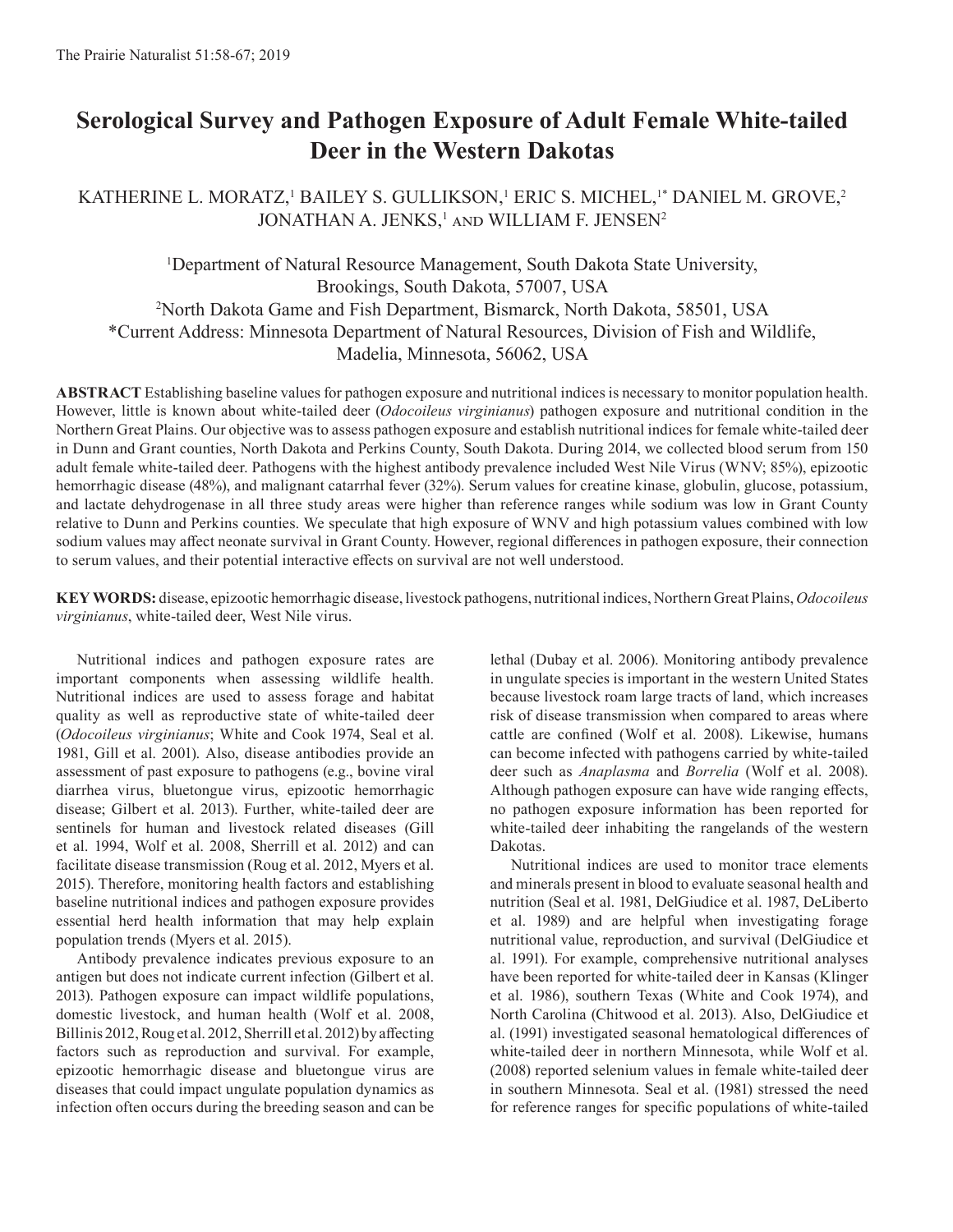deer to accurately assess population health and to compare health across white-tailed deer populations in the United States. Although Zimmerman (2004) investigated impacts of burning on nutritional indices of white-tailed deer and mule deer (*O. hemionus*) in the southern Black Hills, South Dakota, USA, there are no published nutritional indices for white-tailed deer inhabiting the grasslands region of the western Dakotas.

Our objectives were to establish baseline information on nutritional indices and pathogen exposure for adult female white-tailed deer in western North Dakota and northwestern South Dakota. We measured nutritional indices for several minerals including sodium (Na), phosphorus (P), and magnesium (Mg), given their potential impacts on spatial distribution and carrying capacity (McNaughton 1988, Freeland and Choquenot 1990), seasonal movements (McNaughton 1990), and diet selection (Furness 1988) of ungulates. We then chose to compare our baseline information from the Dakotas to similar information provided by Seal et al. (1981; Minnesota), Tumbleson et al. (1968; Missouri), and Chitwood et al. (2013; North Carolina). Similarly, we measured exposure to several pathogens that can have population level impacts on white-tailed deer, including epizootic hemorrhagic disease (Fischer et al. 1995, Gaydos et al. 2004) and chronic wasting disease (CWD; Edmunds et al. 2016), as well as pathogens that are transmissible between domestic livestock and white-tailed deer (e.g., malignant catarrhal fever [MCF; Li et al. 2013, Palmer et al. 2013]).

#### **STUDY AREA**

We assessed female white-tailed deer pathogen exposure and nutritional indices in Grant and Dunn counties, North Dakota, and Perkins County, South Dakota (Fig. 1), during 2014. The three study areas were located in the Northwestern Great Plains Level III Ecoregion (Bryce et al. 1998).

In Dunn County, we captured white-tailed deer in a 1,492 km2 area in the southwestern portion of the county. Grasslands, cropland, and forested areas comprised 60, 20, and 9% of the land cover, respectively (U. S. Department of Agriculture 2015), and white-tailed deer density was estimated at 1.0 deer/km<sup>2</sup> in 2011 (Stillings et al. 2012). Thirty-year mean annual precipitation was 41.4 cm, and thirty-year mean monthly temperature ranged from -15.1°C to 29.3°C (North Dakota State Climate Office 2016). Cattle and sheep densities were 14.8 cattle/km<sup>2</sup> and 0.3 sheep/km<sup>2</sup> during 2012 (U. S. Department of Agriculture 2014). Oil and natural gas development was prevalent, with ~1,800 active oil wells in Dunn County that produced about 64 million barrels of oil and 35 million cubic feet of natural gas annually (Department of Mineral Resources 2016).

In Grant County, we captured white-tailed deer in a 1,865 km2 area in the southwestern portion of the county. Grasslands, cropland, and forested areas comprised 68, 26,

and 1% of the land cover, respectively (U.S. Department of Agriculture 2015), and white-tailed deer density was estimated at 1.8 deer/km<sup>2</sup> in 2011 (Stillings et al. 2012). Thirty-year mean annual precipitation was 41.2 cm, and thirty-year mean monthly temperature ranged from -14.4° C to 29.7°C (North Dakota State Climate Office 2016). Cattle and sheep densities were 17.8 cattle/km<sup>2</sup> and 0.5 sheep/km<sup>2</sup> during 2012 (U.S. Department of Agriculture 2014). From 2009 to 2016, chronic wasting disease was detected in 1 white-tailed deer and 8 mule deer in Grant County. There was no active oil and natural gas development in Grant County during our study.

In Perkins County, we captured white-tailed deer in a 1,492 km<sup>2</sup> area in the central portion of the county. Grasslands, cropland, and forested areas comprised 86, 11, and 0.01% of the land cover, respectively (U.S. Department of Agriculture 2015), and white-tailed deer density was estimated at 1.2 deer/km<sup>2</sup> in 2015 (K. Robling, South Dakota Game, Fish and Parks, personal communication). Thirtyyear mean annual precipitation was 44.9 cm, and mean thirty-year monthly temperature ranged from  $-12.1^\circ$  C to 30.3o C (North Dakota State Climate Office 2016). Cattle and sheep densities were 14.1 cattle/km<sup>2</sup> and 2.0 sheep/km<sup>2</sup> during 2012 (U.S. Department of Agriculture 2014). There was no active oil and natural gas development in Perkins County during our study.

#### **METHODS**

We captured female  $(≥ 9$  month-old) white-tailed deer via helicopter net guns (Native Range Capture Services, Elko, NV, USA) from 24 February to 2 March 2014. We hobbled, blindfolded, radio-collared, and collected blood at capture locations; we collected about 20 ml of blood from each white-tailed deer via jugular venipuncture from all study areas. All capture and handling methods were approved by the Institutional Animal Care and Use Committee at South Dakota State University (13-091A) and followed guidelines for care and use of mammals established by the American Society of Mammalogists (Sikes et al. 2016).

We maintained blood vials at room temperature and allowed them to clot before centrifugation. Following centrifugation, we separated serum from cells via pipette and placed serum in cryovial tubes. We sent serum samples to the North Dakota State University (NDSU) Veterinary Diagnostic Laboratory for analysis (NDSU, Fargo, ND, USA). We prioritized which nutritional indices to run based on previous literature (Seal et al. 1981, Tumbleson et al. 1968, Chitwood et al. 2013). We analyzed serum samples for alkaline phosphatase (IU/L), aspartate aminotransferase (IU/L), albumin (ALB, g/dL), blood urea nitrogen (BUN, mg/ dL), calcium (Ca, mg/dL), chloride (Cl, mEq/L), creatinine kinase (CK, md/dL), gamma-glutamyl transpeptidase (GGT, IU/L), globulin (GLOB, g/dL), glucose (GLU, mg/dL),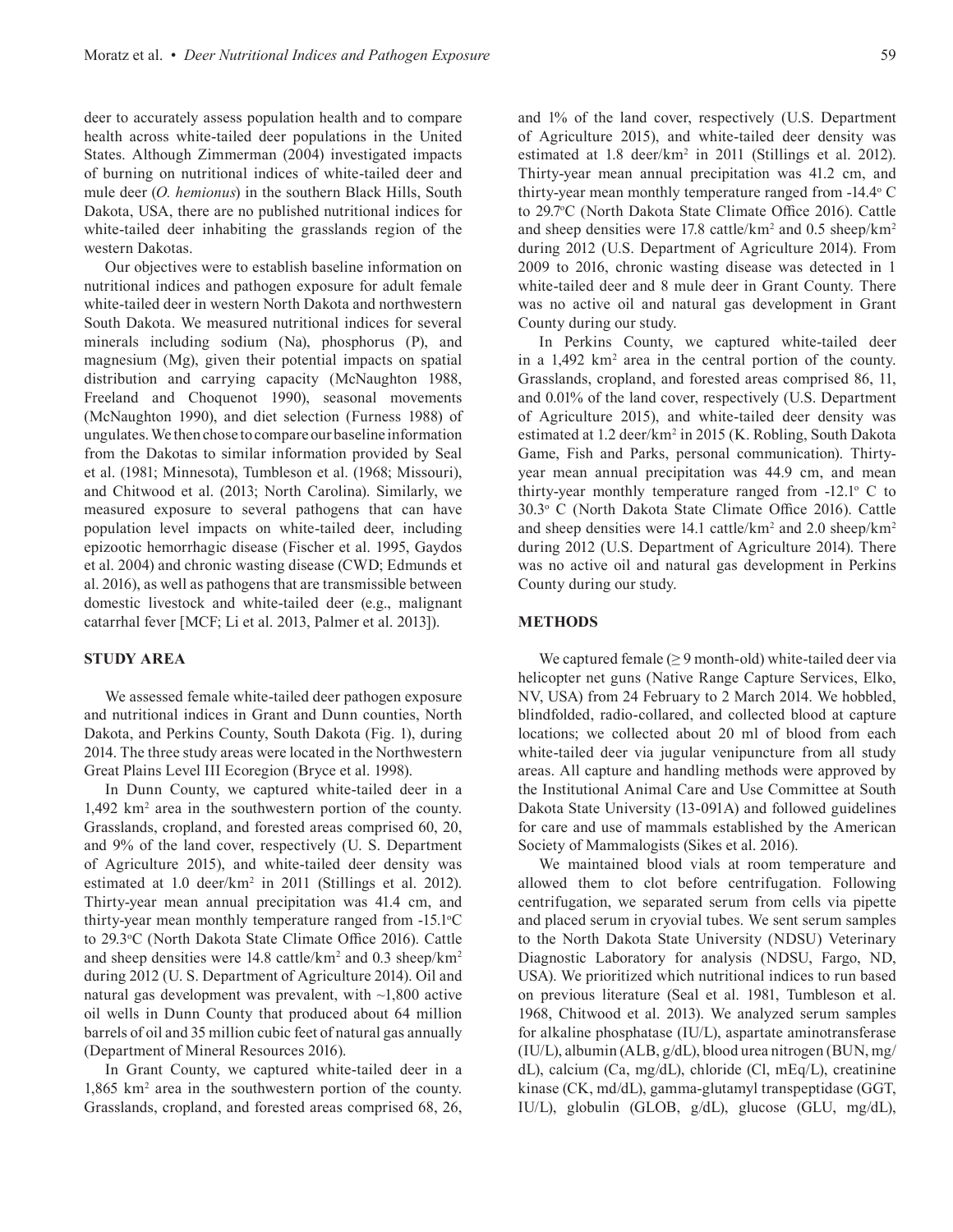

Figure 1. Study areas where adult female white-tailed deer (*Odocoileus virginianus*) were captured and radio-collared in Dunn and Grant counties, North Dakota, and Perkins County, South Dakota, USA. Dashed lines indicate deer capture areas within each county.

lactate dehydrogenase (LDH, IU/L), magnesium (Mg, mg/ dL), phosphorus (P, mg/dL), potassium (K, mEq/L), sodium (Na, mEq/L), and total protein (TP, g/dL).

The Minnesota Veterinary Diagnostic Laboratory (University of Minnesota, St. Paul, MN, USA) determined disease status from serum samples. We tested serum for the following pathogens: *Anaplasma marginale*, *Borrelia spp.*, *Brucella abortus*, bovine parainfluenza – 3 virus (PI3), bovine viral diarrhea virus (BVDV) type 1 and 2, bluetongue virus (BTV), epizootic hemorrhagic disease (EHD), infectious bovine rhinotracheitis (IBR), six serovars of *Leptospira interrogans* (*bratislava*, *canicola*, *grippotyphosa*, *hardjo*, *icterohemorrhagica*, and *pomona*), and *Neospora* spp. We sent additional serum samples to the National Veterinary Services Laboratory (U.S. Department of Agriculture, Ames, IA, USA) to test for the following pathogens: malignant catarrhal fever (MCF), West Nile Virus (WNV), and eastern and western equine encephalitis (EEE and WEE, respectively). The Diagnostic Center for Population and Animal Health (currently known as

Michigan State University Diagnostic Laboratory; Michigan State University, Lansing, MI, USA) tested lymph nodes from hunter-harvested radio-collared white-tailed deer for chronic wasting disease (CWD).

We used card agglutination to determine positive *A. marginale* titers at 1:320 and used indirect immunofluorescence assay (IFA) to determine positive *Borrelia* titers at 1:320. We used hemagglutination inhibition (HI) to determine positive PI3 titers at 1:10 and used serum neutralization (SN) to determine positive BVDV 1 and 2 and IBR titers at 1:8. We used a microscopic agglutination test (MAT) to determine positive *L. interrogans* (including serovars *bratislava*, *canicola*, *grippotyphosa*, *hardjo icterohemorrhagica*, and *pomona*) titers at 1:100. We used peroxide linked assay (PLA) to determine MCF positive titers at 1:20 and used immunoglobin M (IgM) and immunoglobulin G (IgG) to detect WNV titers at 1:10. We interpreted no agglutination in a sample to indicate a negative reaction for *B. abortus*.

We used an enzyme-linked immunosorbent assay (ELISA) to detect EEE and WEE titers at 1:10. We used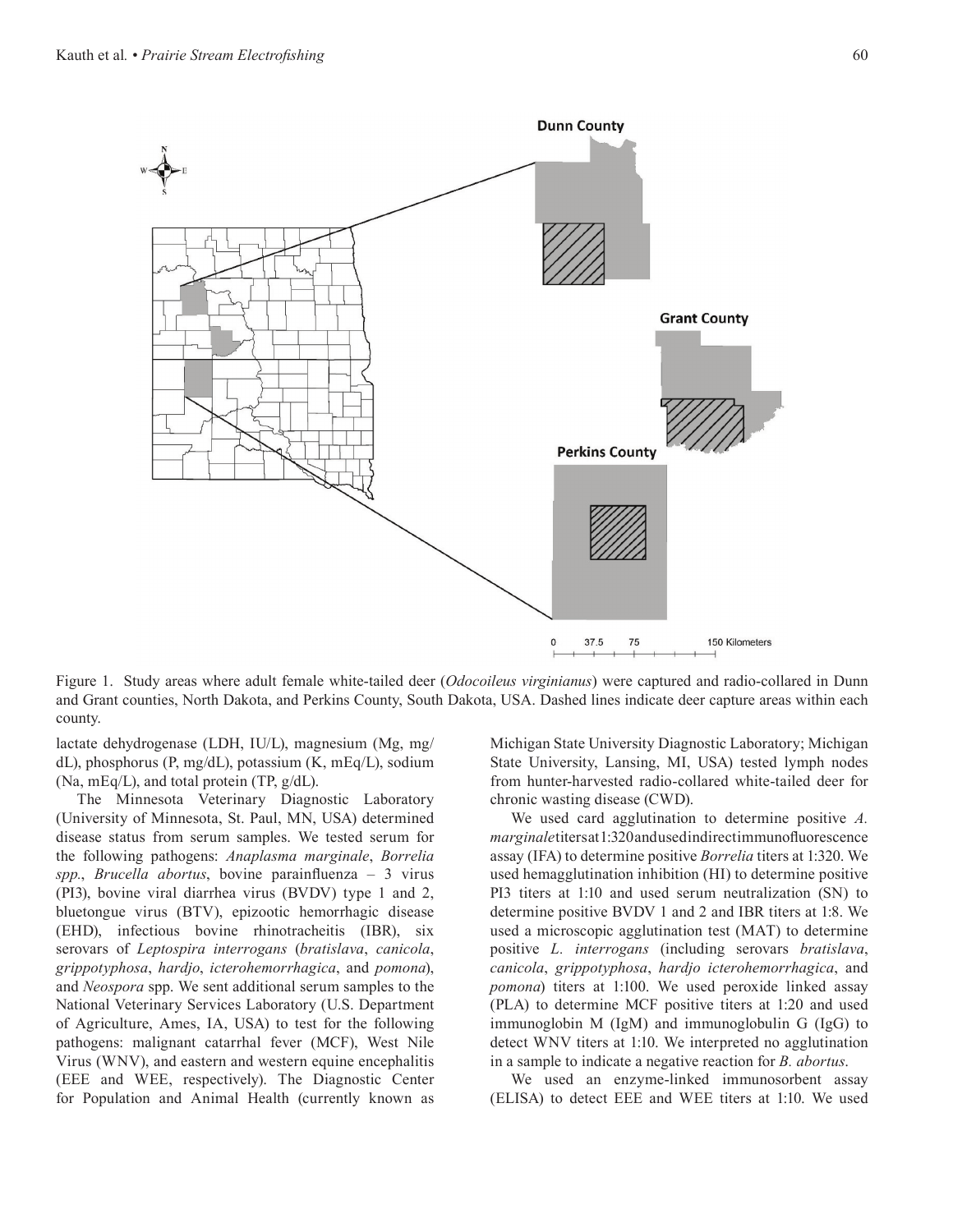ELISA to detect *Neospora* spp. titers when sample to positive ratios (S:P) were greater than 0.50 and also used ELISA to test lymph nodes from mortalities for CWD. We used polymerase chain reaction (PCR) to detect BTV and EHD DNA presence.

#### **Statistical analysis**

We quantified antibody prevalence and nutritional index values to establish baseline information for female whitetailed deer in western North Dakota and northwestern South Dakota. We used a proportions analysis using the prop.test function in Program R (R Development Core Team 2017; version 3.3.1) to assess if pathogen exposure varied by study area. We used descriptive statistics and qualitative comparisons with other published values to assess whether or not white-tailed deer in North and South Dakota were in or out of normal ranges for nutritional index values.

#### **RESULTS**

We captured and collected blood from 50 adult female white-tailed deer in each county (totaling 150) and collected lymph nodes from nine hunter-harvested radio-collared deer. In Dunn County, antibodies for WNV (79%), EHD (40%), and MCF (24%) were most prevalent (all other antibodies were  $\leq$  12%; Table 1). Similarly, in Perkins County, antibodies for WNV (86%), EHD (81%), MCF (62%) were most prevalent (all other antibodies were  $\leq$  37%; Table 1). In Grant County, antibodies for WNV (89%), PI3 (45%), and IBR (22%) were most prevalent (all other antibodies were  $\leq$  10%; Table 1). We detected antibodies for all infectious agents except *Brucella* spp., *L. interrogans* serovars *canicola*, *hardjo*, and *icterohemorrhagica*, and eastern and western equine encephalitis. Observed titer levels were low for most pathogens except one individual with titers of 1:128 for BVDV 1, one individual with titer levels of 1:1600 for *L. interrogans* serovar *pomona*, and one individual with titer levels of 1:320 for PI3. None of the hunter-harvested radiocollared individuals tested positive for CWD  $(n = 9)$ .

We documented variation in the nutritional indices that fell above, within, and below reference ranges. When comparing to Seal et al. (1981), mean Cl, CK, GGT, GLOB, LDH, and K were above reference ranges for all counties (Table 2). Mean P was above reference ranges in Dunn and Perkins counties and mean ALB was also above Seal et al. (1981) reference range in Perkins County. Mean BUN, Ca, GLU, Na, and TP were all within reference ranges

Table 1. Antibody prevalence (# positive/# tested) in female white-tailed deer in Dunn and Grant Counties, North Dakota, and Perkins County, South Dakota, during 2014.

|                                                       |                               | No. positive/total tested (%) |              |               |
|-------------------------------------------------------|-------------------------------|-------------------------------|--------------|---------------|
| Agent                                                 | No. positive/total tested (%) | Dunn                          | Grant        | Perkins       |
| Anaplasma marginale                                   | 5/118(4%)                     | 3/44(7%)                      | 2/29(7%)     | 0/45          |
| Borrelia spp.                                         | $14/146(10\%)$                | 1/47(2%)                      | 3/49(6%)     | $10/50(20\%)$ |
| Brucella abortus                                      | 0/131                         | 0/36                          | 0/49         | 0/46          |
| Bovine Parainfluenza $-3$ Virus (PI3)                 | 33/114 (29%)                  | 3/39(8%)                      | 13/29(45%)   | 17/46(37%)    |
| Bovine Viral Diarrhea Virus Type 1 (BVDV 1)           | 3/150(2%)                     | 0/50                          | 3/50(6%)     | 0/50          |
| Bovine Viral Diarrhea Virus Type 2 (BVDV 2)           | $2/150(1\%)$                  | 0/50                          | 2/50(4%)     | 0/50          |
| Bluetongue Virus (BTV)                                | $2/150(1\%)$                  | 0/50                          | 0/50         | 2/50(4%)      |
| Epizootic Hemorrhagic Disease (EHD)                   | 62/128(48%)                   | $20/50(40\%)$                 | $3/30(10\%)$ | 39/48 (81%)   |
| Infectious Bovine Rhinotracheitis (IBR)               | 28/150 (19%)                  | 6/50(12%)                     | 11/50(22%)   | 11/50(22%)    |
| L. i. grippotyphosa                                   | 1/150(1%)                     | 0/50                          | 0/50         | 1/150(2%)     |
| L. i. bratislava                                      | $12/150(8\%)$                 | 3/50(6%)                      | 4/50(8%)     | $5/50(10\%)$  |
| L. i. pomona                                          | 7/150(5%)                     | $5/50(10\%)$                  | 1/50(1%)     | 1/50(1%)      |
| Malignant Catarrhal Fever (MCF)                       | 33/103 (32%)                  | 7/29(24%)                     | 3/37(8%)     | 23/37(62%)    |
| Neospora spp.                                         | 5/117(4%)                     | 2/43(5%)                      | 2/29(7%)     | 1/45(2%)      |
| West Nile Virus (WNV)                                 | 87/102 (85%)                  | 23/29(79%)                    | 32/36(89%)   | 32/37 (86%)   |
| Eastern and Western Equine Encephalitis (EEE and WEE) | 0/118                         | 0/29                          | 0/52         | 0/37          |
| Chronic Wasting Disease (CWD)                         | 0/9                           | 0/1                           | 0/7          | 0/1           |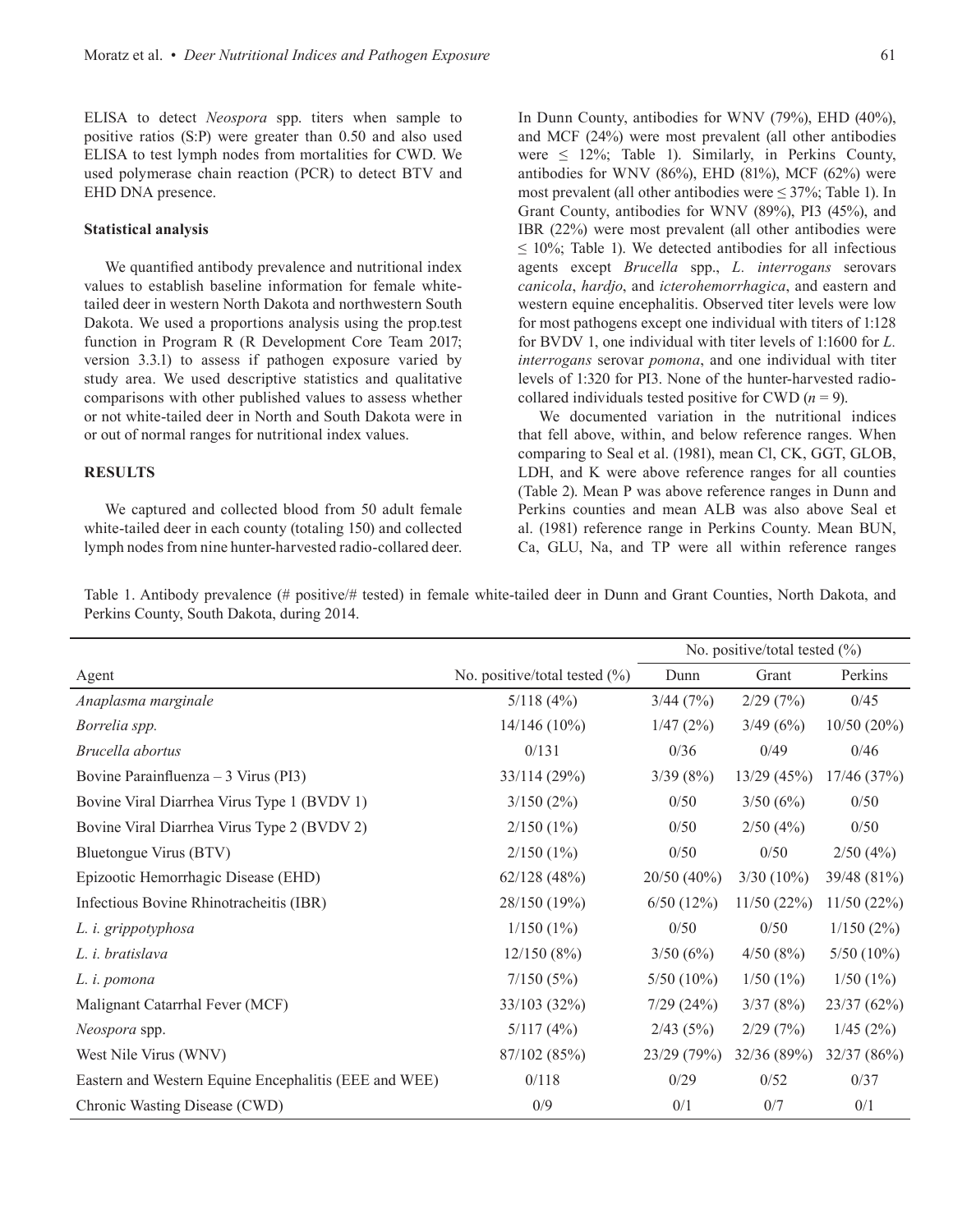Table 2. Nutritional indices for radio-collared female white-tailed deer in Dunn and Grant Counties, North Dakota, and Perkins County, South Dakota, during 2014.

|                                         | Dunn               |            | Grant              |            | Perkins            |              | Reference Ranges      |                           |
|-----------------------------------------|--------------------|------------|--------------------|------------|--------------------|--------------|-----------------------|---------------------------|
| <b>Blood Chemistry Parameter</b>        | Mean (SE)          | Range      | Mean (SE)          | Range      | Mean (SE)          | Range        | Seal et al.<br>(1981) | Chitwood et<br>al. (2013) |
| Albumin $(g/dL)$                        | 4.11(0.05)         | 3.50-4.90  | 4.14(0.05)         | 3.10-4.80  | 4.34(0.18)         | $2.50 - 12$  | 2.50-4.20             | $2.10 - 3.30$             |
| Alkaline Phosphatase (IU/L)             | 54.32<br>(3.04)    | 12-147     | 56.50<br>(2.04)    | 17-132     | 63.18<br>(3.66)    | 29-145       | n/a                   | 24-267                    |
| Aspartate Aminotransferase<br>(IU/L)    | 154.96<br>(7.23)   | 75-344     | 175.30<br>(7.65)   | 72-317     | 198.58<br>(25.30)  | 93-1384      | n/a                   | $47 - 166$                |
| Blood Urea Nitrogen (mg/dL)             | 23.38<br>(1.01)    | $13 - 43$  | 20.62<br>(0.85)    | 8.50-11.10 | 23.24<br>(0.97)    | 13.57        | $15 - 45$             | $6 - 35$                  |
| Calcium $(mg/dL)$                       | 10.39<br>(0.61)    | 8.70-40.10 | 9.79(0.07)         | 8.50-11.10 | 9.74(0.12)         | $6.60 - 12$  | 8.80-10.80            | 8.70-11.60                |
| Chloride (mEq/L)                        | 113.60<br>(0.52)   | 108-133    | 112.92<br>(1.25)   | 53-117     | 113.80<br>(0.38)   | 109-123      | 100-110               | 97-119                    |
| Creatinine Kinase (md/dL)               | 414.88<br>(38.10)  | 103-1486   | 614.92<br>(30.32)  | 196-1041   | 730.06<br>(46.70)  | 13-2007      | 20-400                | 63-1883                   |
| Gamma-Glutamyl<br>Transpeptidase (IU/L) | 118.84<br>(4.34)   | 50-231     | 116.36<br>(4.25)   | 50-247     | 111.92<br>(3.73)   | 80-227       | $40 - 100$            | n/a                       |
| Globulin $(g/dL)$                       | 2.67(0.04)         | 2.30-3.60  | 2.95(0.06)         | 2.40-4.30  | 2.74(0.04)         | $2.2 - 3.40$ | $0.40 - 1.00$         | 2.70-5.30                 |
| Glucose $(mg/dL)$                       | 157.08<br>(4.64)   | 82-243     | 161.26<br>(4.89)   | 90-243     | 139.64<br>(5.77)   | 23-212       | 60-320                | 85-409                    |
| Lactate Dehydrogenase (IU/L)            | 1152.42<br>(49.93) | 112-2377   | 1437.76<br>(76.73) | 866-3486   | 1160.08<br>(46.25) | 590-2800     | 100-300               | n/a                       |
| Phosphorus (mg/dL)                      | 8.92(0.23)         | 5.80-12    | 8.15(0.19)         | 5.00-10.50 | 8.63(0.30)         | 2.94-13.80   | 4.50-8.50             | 5.60-15.50                |
| Potassium (mEq/L)                       | 12.70<br>(0.38)    | 8.90-14.80 | 13.50<br>(0.00)    | 13.5       | 25.19<br>(3.18)    | 12.90-50.81  | 3.40-5.00             | 5.80-12.00                |
| Sodium (mEq/L)                          | 152.50<br>(0.81)   | 133-161    | 140.34<br>(2.03)   | 61-157     | 146.38<br>(1.20)   | 127-161      | 132-156               | 139-171                   |
| Total Protein $(g/dL)$                  | 6.78(0.06)         | $6 - 7.90$ | 7.09(0.07)         | 5.80-8.50  | 7.12(0.15)         | $6 - 13.50$  | 5.00-7.80             | 5.30-8.20                 |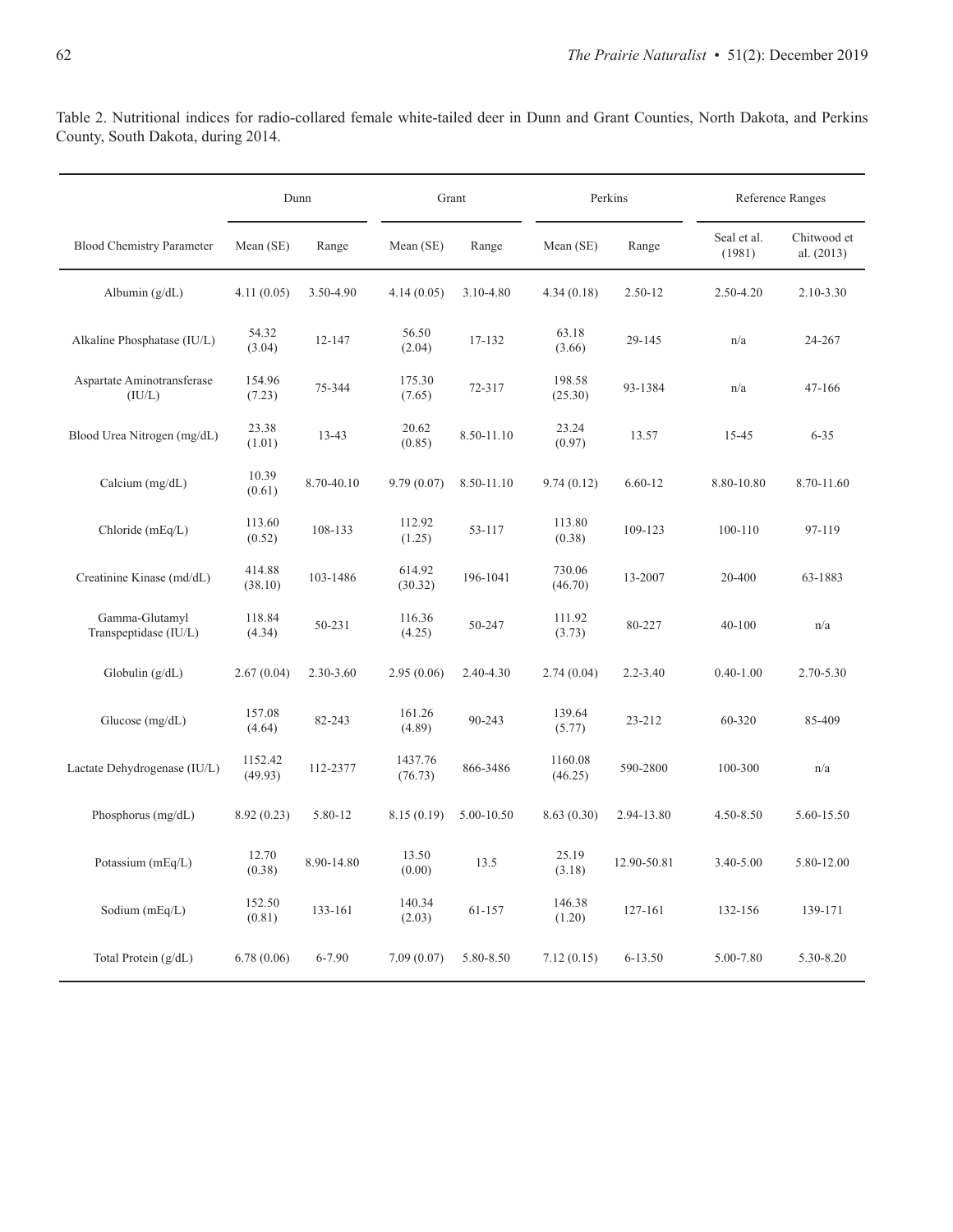reported by Seal et al. (1981) for all counties. Mean ALB was within reference ranges for Dunn and Grant counties, while mean P was within reference range for Grant County only. When comparing to Chitwood et al. (2013), only mean ALB and K were above reference ranges for all counties, while mean aspartate aminotransferase was above the reference range for Grant and Perkins counties, only. Mean alkaline phosphatase, Ca, Cl, CK, GLU, P, Na, and TP for all 3 counties were all within the reference range reported by Chitwood et al. (2013), while mean GLOB was within range for Grant and Perkins counties and mean aspartate aminotransferase was within range for Dunn County only. No mean nutritional indices were reported below reference ranges reported by Seal et al. (1981), while mean GLOB was the only nutritional index reported below the reference range for Chitwood et al. (2013). Mean Mg was greater in Dunn  $(2.81 \text{ mg/dL})$ , Grant  $(2.94 \text{ mg/dL})$ , and Perkins  $(3.04 \text{ mg/dL})$ compared to the reference range reported by Tumbleson et al. (1968; range  $= 2.2 - 2.6$ ). Sufficient serum was available for most samples ( $n \ge 146$ ) for assessing nutritional indices; however, given that we prioritized nutritional indices, some that were of lower priority had fewer samples. For example, samples available for assessing K were low for Dunn  $(n =$ 22), Grant  $(n = 1)$ , and Perkins  $(n = 14)$  counties.

#### **DISCUSSION**

#### **Pathogen exposure**

Exposure of EHD ranged from 10% (Grant County) to 81% (Perkins County). Although exposure rates in Grant County were comparable to historic EHD exposure rates reported for North Dakota (7%; Sohn and Anderson 1991), we report greater exposure rates in Dunn (40%) and Perkins (81%) counties. North Dakota observed high white-tailed deer mortality attributed to EHD during 2008, 2011, and 2013; epizootics caused high mortality in Grant County with few reports in Dunn County, indicating differences in intensity of exposure across the landscape (North Dakota Game and Fish Department). Naïve whitetailed deer populations exposed to new strains of EHD may display increased mortality compared to white-tailed deer populations previously exposed to the same strain (Shope et al. 1960, Gaydos et al. 2002). Individuals in Grant County may not have been exposed to the strain(s) of EHD present on the landscape in 2008, 2011, and 2013, causing them to perish at an increased rate and removing them from the landscape during sampling. Conversely, if white-tailed deer in Dunn and Perkins counties were previously exposed to those strains and developed immunity allowing them to survive until our sampling effort, then they would have displayed increased antibody prevalence compared to whitetailed deer sampled from Grant County.

Our results indicate white-tailed deer are exposed

to a number of livestock pathogens that are potentially influenced by farm operation type (Wolf et al. 2008). For example, most farm operations in the western Dakotas allow livestock grazing, which facilitates increased whitetailed deer exposure to livestock and disease transmission compared to farm operations that keep livestock contained. Exposure of MCF was highest in Perkins County compared to Dunn and Grant counties, which could be explained by its relatively higher sheep density (sheep were also allowed to graze; 2.0 sheep/km<sup>2</sup>) compared to Dunn (0.3 sheep/km<sup>2</sup>) and Grant (0.5 sheep/km<sup>2</sup>) counties. Exposure of PI3 and IBR were higher in Perkins County than Dunn County but there was no difference in exposure between Perkins and Grant counties. We hypothesize that white-tailed deer in the western Dakotas come in contact with livestock and/or their feces on the landscape, increasing exposure to livestock pathogens.

We observed exposure to *Borrelia* spp. in all study areas with a relatively high exposure rate in Perkins County (20%) compared to Dunn (2%) and Grant (6%) counties. The high exposure rate in Perkins County was similar to levels detected in Minnesota (29%; Wolf et al. 2008). Wolf et al. (2008) attributed differences in *B. burgdorferi* antibody prevalence between study areas to one area providing more suitable habitat for *Ixodes scapularis*, but surveys in North and South Dakota show that *I. scapularis* is only present in eastern portions of the states (Russart et al. 2014, Maestas et al. 2016). The presence of *Borrelia* spp. may indicate that *B. burgdorferi* or *B. mayonii* were present; however, we did not specifically test for either species. Additionally, *B. mayonii* is relatively new to the landscape and its distribution is unknown (Pritt et al. 2016). Further investigation will help to clarify the cause of the *Borrelia* spp. antibody presence in the western Dakotas.

Although our results indicate that white-tailed deer in the western Dakotas are exposed to a variety of viruses, WNV exposure was consistently high (> 56%). White-tailed deer have tested positive for WNV in New Jersey, USA (Farajollahi et al. 2004) and Georgia, USA (Miller et al. 2005), but only one white-tailed deer mortality was linked to WNV (Miller et al. 2005). While avian species are affected severely, effects of WNV on ungulate species are not well understood, though Miller et al. (2005) suggested that WNV was not a threat to white-tailed deer populations. High WNV exposure could be related to the low neonate survival reported in Grant County (35%; Moratz 2016); however, we did not collect blood samples from dead neonates to verify cause of death. Nevertheless, we hypothesize that WNV infections could be related to neonate mortality if WNV acts as an additive stressor.

#### **Nutritional indices**

Several nutritional indices were above the reference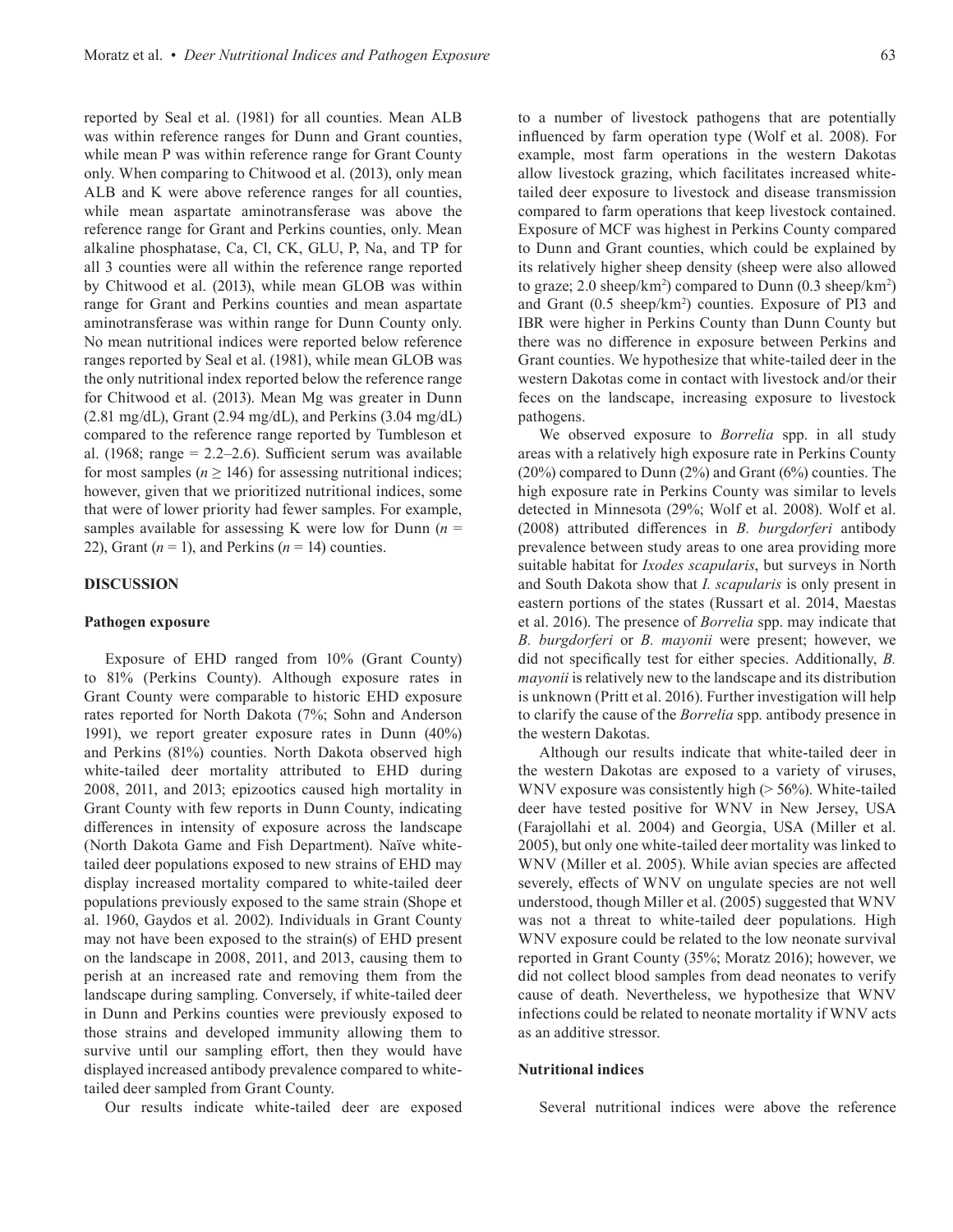ranges reported by Seal et al. (1981) and Chitwood et al. (2013). We observed greater than 42% of white-tailed deer across all sites with ALB, AST, and K values above reference ranges reported by Chitwood et al. (2013), while 35.6% and 17.6% of individuals displayed GLOB and Na values, respectively, below the reference ranges reported by Chitwood et al. (2013). We observed greater than 60% of individuals with Cl, CK, GGT, GLOB, K, LDH, and Mg values above reference ranges established by Seal et al. (1981), whereas less than 50% of individuals had ALB, Ca, Na, P, and TP values above reference ranges (Seal et al. 1981). We observed less than 10% of individuals with BUN, Ca, CK, Cl, GLU, Na, and P values below reference ranges (Seal et al. 1981).

There are several minerals that are not considered to be limiting in the environment. For example, Cl is generally not thought to be limited in the environment while Ca and Mg are readily available in forage (Barboza et al. 2009, Hewitt 2011) and wild ungulates are rarely deficient (Barboza et al. 2009). Our results support this as we observed over 80% of females with Cl and Mg values above reference ranges and more than 90% of females had Ca values within reference range (Seal et al. 1981). Although, P can be a limiting nutrient for herbivores because levels can be limited in forage (Hewitt 2011) we determined that 50% of females had P values within reference ranges (Seal et al. 1981) suggesting that P was not limited to females in our study. Winter Cl and P values in white-tailed deer in the southern Black Hills were similar to observed Cl and P values in white-tailed deer in our study areas, and Mg values for Grant and Perkins counties were similar to winter Mg values in the southern Black Hills (Zimmerman 2004). Calcium values in all study areas were higher than winter Ca values in white-tailed deer in the southern Black Hills (Zimmerman 2004). Therefore, our results suggest that forage availability likely varies among the reference area in Minnesota (Seal et al. 1981), the southern Black Hills (Zimmerman 2004), and western North Dakota and northwestern South Dakota.

High K values for free-ranging white-tailed deer are reported in the literature (DeLiberto et al. 1989, Zimmerman 2004, Chitwood et al. 2013), with K values varying considerably (although not in a predictable manner) due to K concentrations in available forage (DeLiberto et al. 1989, Zimmerman 2004), capture methodology (DeLiberto et al. 1989, Stringer et al. 2011), and blood sample handling (Stringer et al. 2011). Potassium values reported by Seal et al. (1981) ranged from  $3.40 - 5.00$  mEq/L and values reported by Chitwood et al. (2013) ranged from 5.80 – 12.00; however, in our study individuals ranged from 8.90 – 50.81, though we obtained small sample sizes for some study areas. Regardless, average winter K values in the southern Black Hills were also higher than average K values in our study (Zimmerman 2004). Intracellular K concentrations are important for cardiac excitability and neurotransmission (Carlson 1997),

while extracellular K concentrations are tightly regulated within the body. The physiological impacts of high K values in white-tailed deer are unclear as individuals do not show negative effects at high levels (Stringer et al. 2011). Therefore, white-tailed deer appear to be able to consistently maintain high levels of K in free-ranging populations.

Growth and reproduction increases Na demands in female ungulates (Hellgren and Pitts 1997, Barboza et al. 2009). For instance, female Na requirements double those of males during gestation and lactation (Hewitt 2011). Whitetailed deer females seek mineral licks in spring and summer to supplement deficiencies in dietary Na during gestation and lactation (Kennedy et al. 1995). However, we observed high K values in all study areas, and high K intake can prevent absorption of Na, exacerbating low Na levels (Weeks and Kirkpatrick 1976, Barboza et al. 2009). White-tailed deer fawn survival was lower in Grant County (35%) compared to Dunn and Perkins counties (93%; Moratz 2016). It is possible that increased K levels may be reducing absorption of Na, potentially becoming a limiting factor for reproduction in Grant County.

Our capture methods may have influenced the nutritional indices CK, GLOB, GLU, and LDH, which were above our comparative reference ranges (Seal et al. 1981). Individuals that are immobilized for handling often have lower CK and stress levels than those not immobilized (Montané et al. 2003); however, we did not immobilize individuals during capture, which potentially explains our high CK values. High GLOB, LDH, and GLU levels also can be attributed to high levels of stress in individuals (Rosef et al. 2004) and therefore, our high levels may be attributed to chase time and capture from helicopter net-gunning (Klinger et al. 1986, Smith 2011). However, GLU concentrations can also be highly variable in wild populations of white-tailed deer (Jenks et al. 1991, DePerno et al. 2015). Regardless, capture methods need to be considered before using CK, GLOB, LDH, and GLU as nutritional indices for white-tailed deer.

High GGT levels may indicate liver injury, which can result in reduced weight and performance in cattle (Moreira et al. 2012). Mean GGT values were similar among areas, but more than 45% of individuals displayed values outside of the reference range (Seal et al. 1981). Winter GGT in the southern Black Hills were lower than observed GGT values in all of our study areas. Effects of high GGT levels on whitetailed deer are unknown.

Our results provide new reference range data for whitetailed deer that can be used for comparison to other whitetailed deer populations across North America and for future herd health evaluation in the western Dakotas. Collecting blood samples from individual white-tailed deer over time and using a variety of capture methods would better provide information needed to determine the relationship between our results and herd health. Additional research is needed to identify potential differences in forage quality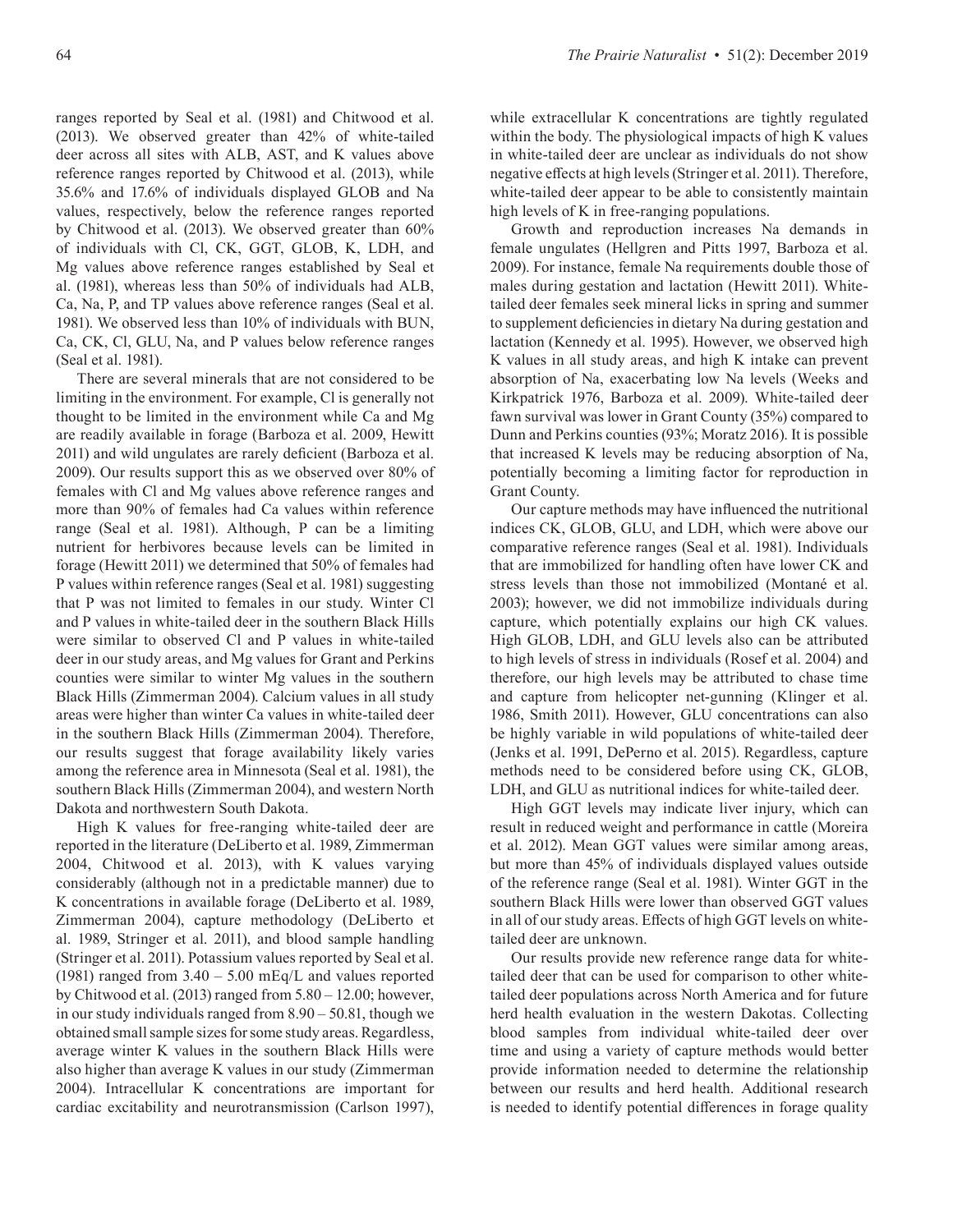and availability among study areas that may be responsible for differences in nutritional indices documented during our study. Finally, more information is needed to better understand the transmission of many livestock pathogens between cattle and wildlife populations. Future research could also evaluate the potential impacts of WNV on whitetailed deer survival and reproduction.

#### **ACKNOWLEDGMENTS**

We thank M. C. Chitwood, Charlie Bahnson, and two anonymous reviewers for helpful comments. We thank the North Dakota Game and Fish Department, South Dakota Department of Game, Fish and Parks, the Department of Natural Resource Management at South Dakota State University, and numerous private landowners for their help with the project. We thank field technicians R. Johnson, R. Kelble, A. Dwire, A. Kauth, S. Bard, and C. Argabright. Special thanks to NDGF technicians J. Mortenson and A. Pachl. This project was funded by Federal Aid to Wildlife Restoration administered through North Dakota Game and Fish Department (Study No. W-67-R) and South Dakota Department of Game, Fish and Parks (Study No. 7555).

#### **LITERATURE CITED**

- Barboza, P. S., K. L. Parker, and I. D. Hume. 2009. Integrative Wildlife Nutrition. Springer, New York, New York, USA.
- Billinis, C. 2012. Wildlife diseases that pose a risk to small ruminants and their farmers. Lectures of the First European Conference on Small Ruminant Health Management 110:67–70.
- Bryce, S. J., M. Omernik, D. E. Pater, M. Ulmer, J. Schaar, J. Freeouf, R. Johnson, P. Kuck, and S. H. Azevedo. 1998. Ecoregions of North Dakota and South Dakota. (Map poster). U.S. Geological Survey, Jamestown, ND, USA.
- Carlson, G. P. 1997. Fluid, electrolyte, and acid-base balance. Pages 485 – 516 in Clinical biochemistry of domestic animals, J. J. Kaneko, J. W. Harvey, and M. L. Bruss, editors. Academic Press, Burlington, Massachusetts, USA.
- Chitwood, M. C., C. S. DePerno, J. R. Flowers, and S. Kennedy-Stoskopf. 2013. Physiological condition of female white-tailed deer in a nutrient-deficient habitat type. Southeastern Naturalist 12:307–316.
- DelGiudice, G. D., L. D. Mech, U. S. Seal, and P. D. Karns. 1987. Effects of winter fasting and refeeding on white-tailed deer blood profiles. Journal of Wildlife Management 51:865–873.
- DelGiudice, G. D., L. D. Mech, K. E. Kunkel, E. M. Gese, and U. S. Seal. 1991. Seasonal patterns of weight, hematology, and serum characteristics of free-ranging female white-tailed deer in Minnesota. Canadian Journal of Zoology 70:974–983.
- DeLiberto, T. J., J. A. Pfister, S. Demarais, and G. Van Vreede. 1989. Seasonal changes in physiological parameters of white-tailed deer in Oklahoma. Journal of Wildlife Management 53:533–539.
- Department of Mineral Resources [DMR] Oil and Gas Division. 2016. DMR Homepage. https://www.dmr. nd.gov/. Accessed 14 June 2016.
- DePerno, C. S., M. C. Chitwood, S. Kennedy-Stoskopf, and J. A. Jenks. 2015. Fructosamine: An alternative to serum glucose measurement in white-tailed deer (*Odocoileus virginianus*). Journal of Wildlife Diseases 51:876–879.
- Dubay, S. A., T. H. Noon, J. C. deVos, and R. A. Ockenfels. 2006. Serologic survey from pathogens potentially affecting pronghorn (*Antilocapra americana*) fawn recruitment in Arizona, USA. Journal of Wildlife Diseases 42:844–848.
- Edmunds, D. R., M. J. Kauffman, B. A. Schumaker, F. G. Lindzey, W. E. Cook, T. J. Kreeger, R. G. Grogan, T. E. Cornish. 2016. Chronic wasting disease drives population decline of white-tailed deer. PLoS ONE 11:e0161127.
- Farajollahi, A., R. Gates, W. Crans, and N. Komar. 2004. Serologic evidence of West Nile virus and St. Louis Encephalitis virus infections in white-tailed deer (*Odocoileus virginianus*) from New Jersey, 2001. Vector Borne and Zoonotic Diseases 4:379–383.
- Fischer, J. R., L. P. Hansen, J. R. Turk, M. A. Miller, W. H. Fales, and H. S. Gosser. 1995. An epizootic of hemorrhagic disease in white-tailed deer (*Odocoileus virginianus*) in Missouri: Necropsy findings and population impact.
- Freeland, W. J., and D. Choquenot. 1990. Determinants of herbivore carrying capacity: Plants, nutrients, and *Equus Asinus* in Northern Australia. Ecology 71:589–597.
- Furness, R. W. 1988. Predation on ground-nesting seabirds by island populations of red deer *Cervus elaphus* and sheep *Ovis*. Journal of Zoology 216:565–573.
- Gaydos, J. K., J. M. Crum, W. R. Davidson, S. S. Cross, S. F. Owen, and D. E. Stallknecht. 2004. Epizootiology of an epizootic hemorrhagic disease outbreak in West Virginia. Journal of Wildlife Diseases 40:383–393.
- Gaydos, J. K., W. R. Davidson, F. Elvinger, E. W. Howerth, M. Murphy, and D. E. Stallknect. 2002. Cross-protection between epizootic hemorrhagic disease virus serotypes 1 and 2 in white-tailed deer. Journal of Wildlife Diseases 38:720–728.
- Gilbert, A. T., A. R. Fooks, D. L. Horton, T. Muller, R. Plowright, A. J. Peel, R. Bowen, J. L. N. Woods, J. Mills, A. A. Cunningham, and C. E. Rupprecht. 2013. Deciphering serology to understand the ecology of infectious diseases in wildlife. EcoHealth 10:298–313.
- Gill, J. S., R. G. McLean, R. B. Shriner, and R. C. Johnson. 1994. Serologic surveillance for the lyme disease spirochete, *Borrelia burgdorferi*, in Minnesota by using white-tailed deer as sentinel animals. Journal of Clinical Microbiology 32:444–451.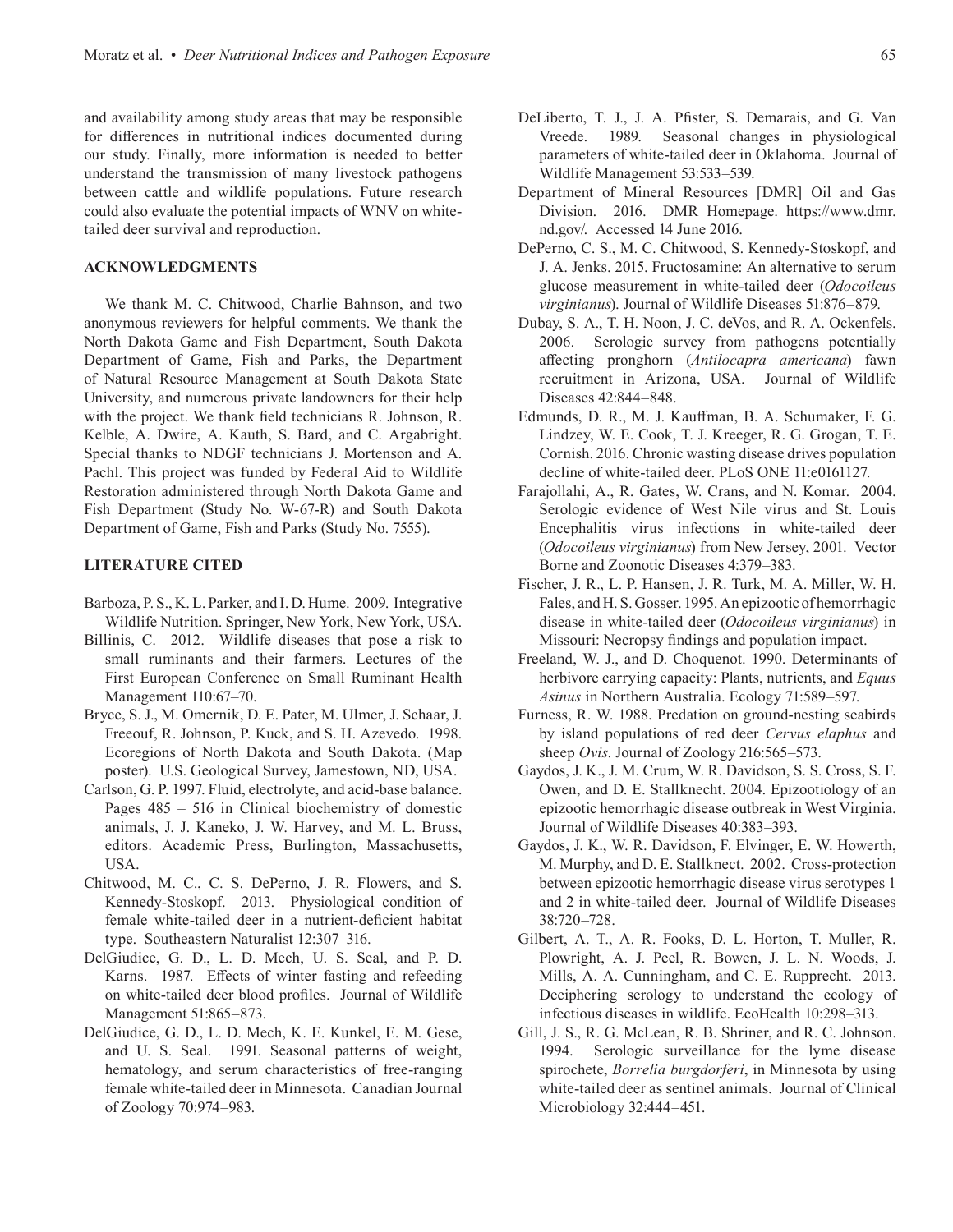- Gill, R. B., T. D. I. Beck, C. J. Bishop, D. J. Freddy, N. T. Hobbs, R. H. Kahn, M. W. Miller, T. M. Pojar, and G. C. White. 2001. Declining mule deer populations in Colorado: reasons and responses. Special Report 77, Colorado Division of Wildlife, Fort Collins, USA.
- Hellgren, E. C., and W. J. Pitts. 1997. Sodium economy in white-tailed deer (*Odocoileus virginianus*). Physiological Zoology 70:547–555.
- Hewitt, D. G. 2011. Nutrition. Pages 75–105 *in* D. G. Hewitt, editor. Biology and management of white-tailed deer. CRC Press, Boca Raton, Florida, USA.
- Jenks, J. A., R. L. Lochmiller, D. M. Leslie, E. C. Hellgren, M. A. Melchiors, and G. T. Mathis. 1991. Glycosylated hemoglobin as a stable alternative to serum glucose in white-tailed deer. Journal of Wildlife Diseases 27:502– 505.
- Kennedy, J. F., J. A. Jenks, R. L. Jones, and K. J. Jenkins. 1995. Characteristics of mineral licks used by whitetailed deer (*Odocoileus virginianus*). American Midland Naturalist 2:324–331.
- Klinger, S. R., R. J. Roble, B. A. Brown, and B. E. Brent. 1986. Blood characteristics of white-tailed deer from northeastern Kansas. Journal of Wildlife Diseases 22:385–388.
- Li, H., C. W. Cunha, B. Abbitt, T. W. deMaar, S. D. Lenz, J. R. Hayes, and N. S. Taus. 2013. Goats are a potential reservoir for the herpesvirus (MCFV-WTD), causing malignant catarrhal fever in deer. Journal of Zoo and Wildlife Medicine 44:484 – 486.
- Maestas, L. P., S. L. Adams, and H. B. Britten. 2016. First evidence of an established population of *Ixodes scapularis* (Acari:Ixodidae) in South Dakota. Journal of Medical Entomology 53:965–966.
- McNaughton, S. J. 1988. Mineral nutrition and spatial concentrations of African ungulates. Nature 334:343– 345.
- McNaughton, S. J. 1990. Mineral nutrition and seasonal movements of African migratory ungulates Nature 345:613–615.
- Miller, D. L., Z. A. Radi, C. Baldwin, and D. Ingram. 2005. Fatal West Nile virus infection in a white-tailed deer (*Odocoileus virginianus*). Journal of Wildlife Diseases 41:246–249.
- Montané, J., I. Marco, J. López-Olvera, D. Perpiñán, X. Manteca, and S. Lavín. 2003. Effects of acepromazine on capture stress in roe deer (*Capreolus capreolus*). Journal of Wildlife Diseases 39:375–386.
- Moratz, K. L. 2016. Effect of oil and gas development on survival and health of white-tailed deer in the western Dakotas. Thesis, Department of Natural Resource Management, South Dakota State University, Brookings, SD, USA.
- Moreira, C. N., S. N. Souza, A. C. Barini, E. G. Araujo, and M. C. S. Fioravanti. 2012 Serum γ-glutamyltransferase activity as an indicator of chronic liver injury in cattle with no clinical signs. Brazilian Journal of Veterinary Animal Science 64:1403–1410.
- Myers, W. L., W. J. Foreyt, P. A. Talcott, J. F. Evermann, and W. Chang. 2015. Serologic, trace element, and fecal parasite survey of free-ranging, female mule deer (*Odocoileus hemionus*) in eastern Washington, USA. Journal of Wildlife Diseases 51:125–136.
- North Dakota State Climate Office. 2016. Monthly station normal of temperature, precipitation, and heating and cooling degree days 1981-2010. <https://www. ndsu.edu/ ndsco/data/30yearaverage/#c343059.> Accessed 12 July 2016.
- Palmer, M. V., T. C. Thacker, R. J. Madison, L. G. Koster, S. L. Swenson, and H. Li. 2013. Active and latent Ovine Herpesvirus-2 (OvHV-2) infection in a herd of captive white-tailed deer. Journal of Comparative Pathology 149:162–166.
- Pritt, S. B., P. S. Mead, D. K. H. Johnson, D. F. Neitzel, L. B. Respicio-Kingry, J. P. Davis, E. L. Schiffman, M. Sloan, M. E. Schriefer, A. J. Replogle, S. M. Paskewitz, J. A. Ray, J. Bjork, C. R. Steward, A. Deedon, X. Lee, L. C. Kingry, T. K. Miller, M. A. Feist, E. S. Theel, R. Patel, C. L. Irish, and J. M. Petersen. 2016. Identification of a novel pathogenic *Borrelia* species causing Lyme borreliosis with unusually high spirochaetaemia: a descriptive study. Lancet Infectious Diseases 16:556–564.
- R Core Team. R: A language and environment for statistical computing. 2017. Vienna, Austria: R Foundation for Statistical Computing. Homepage. https://www.Rproject.org/ Accessed 30 June 2017.
- Rosef, O., H. L. Nystøyl, T. Solenes, and J. M. Arnemo. 2004. Haematological and serum biochemical reference values in free-ranging red deer (*Cervus elaphus atlanticus*). Rangifer 24:79–85.
- Roug, A., P. Swift, S. Torres, K. Jones, and C. K. Johnson. 2012. Serosurveillance for livestock pathogens in freeranging mule deer (*Odocoileus hemionus*). PLoS ONE 7(11): e50600.
- Russart, N. M., M. W. Dougherty, and J. A. Vaughan. 2014. Survey of tick: (Acari:Ixodidae) and tick-borne pathogens in North Dakota. Journal of Medical Entomology 51:1087–1090.
- Seal, U. S., L. J. Verme, and J. J. Ozoga. 1981. Physiologic values. Pages 17–33 *in* Davidson, W. R., F. A. Hayes, V. F. Nettles, F. E. Kellog, editors. Diseases and parasites of white-tailed deer. Tall Timbers Research Station. Miscellaneous Publication Number 7.
- Sherrill, B. L., A. G. Snider, S. Kennedy-Stoskopf, and C. S. DePerno. 2012. Survey of zoonotic pathogens in white-tailed deer on Bald Head Island, North Carolina. Southeastern Naturalist 11:529–533.